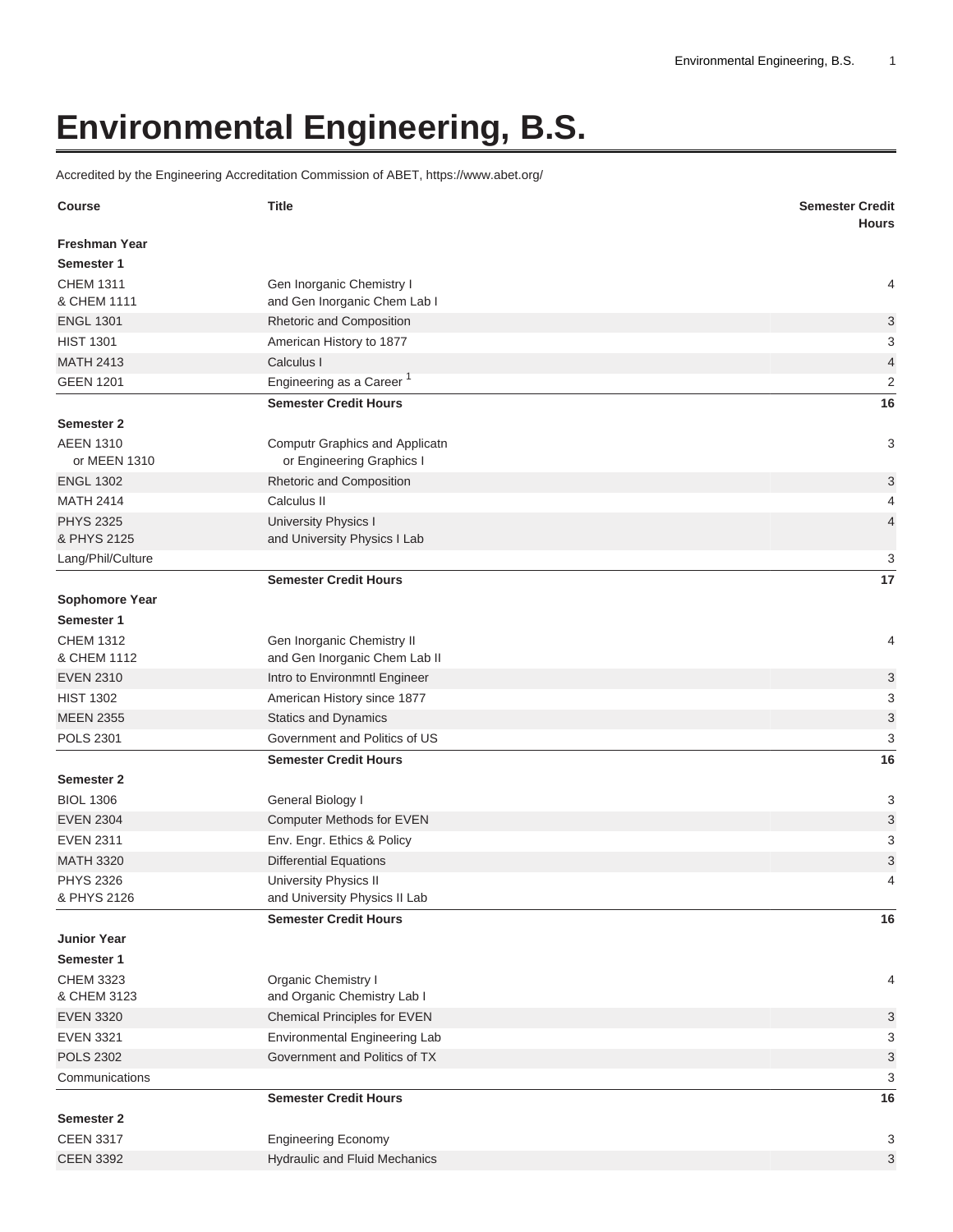|                                  | <b>Total Credit Hours Required:</b>           | 129          |
|----------------------------------|-----------------------------------------------|--------------|
|                                  | <b>Semester Credit Hours</b>                  | 14           |
| Engineering Elective (p. 2)      |                                               | 3            |
| <b>GEOL 4425</b><br>or PLSS 3410 | Hydrogeology<br>or Principles of Soil Science | 4            |
| <b>EVEN 4304</b>                 | Water Res. & Adv. Comp. Meth.                 | 3            |
| <b>EVEN 4303</b>                 | Environ Engr Design II (WI)                   | 3            |
| <b>EVEN 4105</b>                 | <b>Engineering Management</b>                 | 1            |
| <b>Semester 2</b>                | <b>Semester Credit Hours</b>                  | 16           |
| Creative arts                    |                                               | 3            |
| <b>STAT 4303</b>                 | <b>Statistical Methods</b>                    | 3            |
| <b>EVEN 4386</b>                 | <b>Air Pollution Control</b>                  | 3            |
| <b>EVEN 4306</b>                 | Solid & Hazard Waste Fundamntl                | 3            |
| <b>EVEN 4302</b>                 |                                               | 3            |
| <b>EVEN 4102</b>                 | <b>Environ Engineering Design I</b>           | $\mathbf{1}$ |
| Semester 1                       |                                               |              |
| <b>Senior Year</b>               |                                               |              |
|                                  | <b>Semester Credit Hours</b>                  | 18           |
| Engineering Elective (p. 2)      |                                               | 3            |
| or CHEN 3347                     | or Chem Eng Thermodynamics I                  |              |
| <b>MEEN 3347</b>                 | Thermodynamics                                | 3            |
| <b>EVEN 3328</b>                 | Environ Engi Process Fundamntl                | 3            |
| Social/Behavioral                |                                               |              |
| <b>EVEN 2372</b>                 | Envir Eng in a Global Society <sup>2</sup>    |              |
| Select 1 of the following:       |                                               | 3            |

## <span id="page-1-0"></span>**Engineering Electives**

Choose 6 hours from one of the following focus areas:

| Code             | <b>Title</b>                                | <b>Semester</b><br><b>Credit</b><br><b>Hours</b> |
|------------------|---------------------------------------------|--------------------------------------------------|
| <b>AEEN 3320</b> |                                             | 3                                                |
| <b>AEEN 3335</b> | <b>Environmntal Sys for Buildings</b>       | 3                                                |
| <b>AEEN 3346</b> | <b>Thermal Analysis</b>                     | 3                                                |
| <b>AEEN 3350</b> | <b>Facility Management</b>                  | 3                                                |
| <b>CEEN 3311</b> | <b>Strength of Materials</b>                | 3                                                |
| <b>CEEN 4350</b> | Professional Preparation                    | 3                                                |
| <b>CEEN 4362</b> | Hydrology                                   | 3                                                |
| <b>CEEN 4364</b> | Dsgn Wtr and Wstwrt Convey Sys              | 3                                                |
| <b>CEEN 4367</b> | Intro to Geoenviron Enginrng                | 3                                                |
| <b>CHEN 3321</b> | <b>Process Simulation</b>                   | 3                                                |
| <b>CHEN 4311</b> | <b>Biochemical Engineering</b>              | 3                                                |
| <b>CHEN 4373</b> | <b>Chemical Reactor Engineering</b>         | 3                                                |
| <b>CHEN 4389</b> | Mass Transport Phenomena                    | 3                                                |
| <b>CHEN 4392</b> | Process Dynamics and Control                | 3                                                |
| <b>EEEN 3331</b> | Circuits and Electrmag Devices              | 3                                                |
| <b>EEEN 4357</b> | <b>Wireless Sensor Networks</b>             | 3                                                |
| <b>EVEN 3336</b> | Environmental Microbiology                  | 3                                                |
| <b>EVEN 3399</b> | <b>Nuclear Environment Protection</b>       | 3                                                |
| <b>EVEN 4336</b> | <b>Selected Topics</b>                      | $1 - 3$                                          |
| <b>EVEN 4399</b> | Internship in Env. Engineering <sup>2</sup> | $1 - 3$                                          |